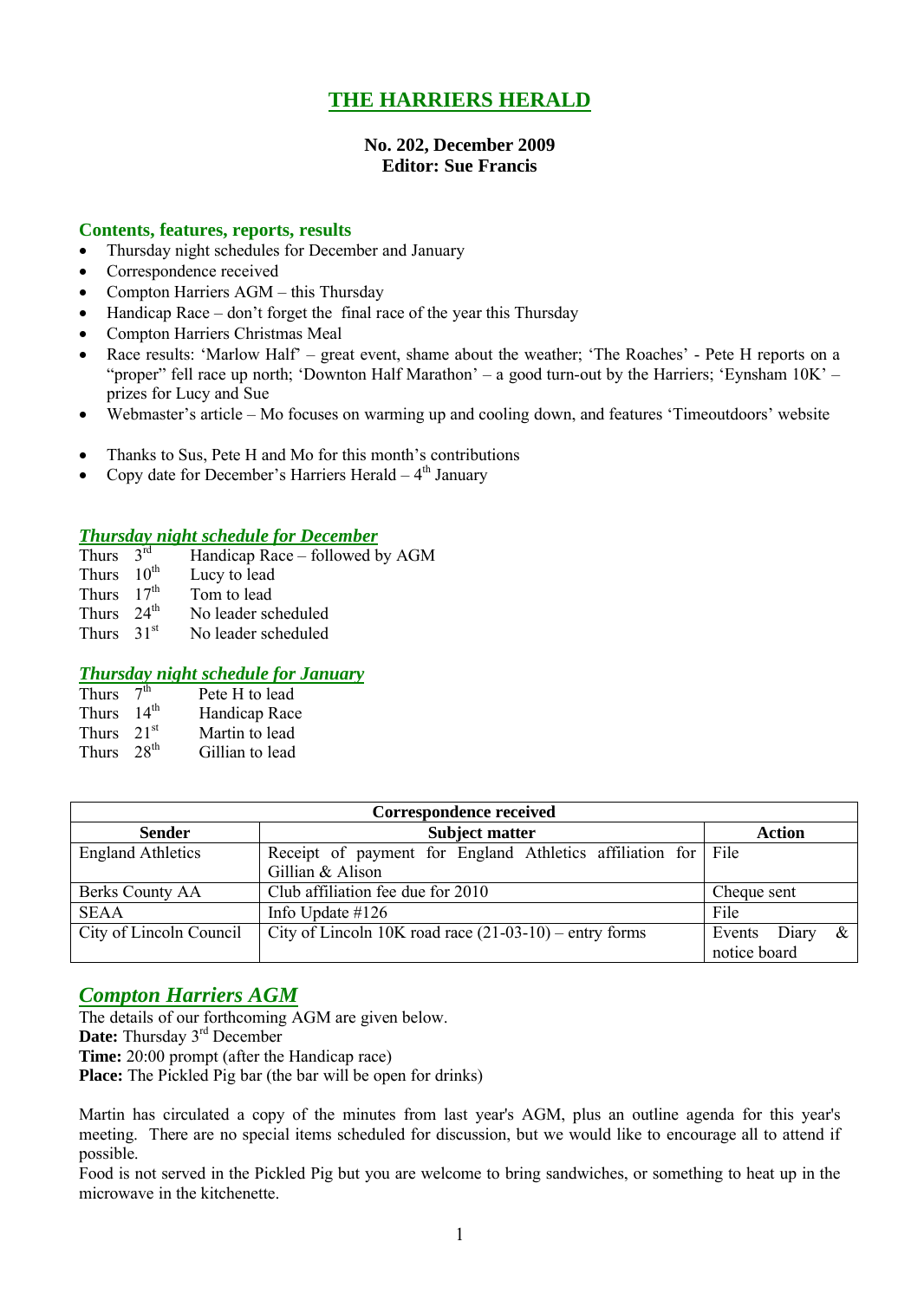## *Handicap Race*

Don't forget, this Thursday sees the final Handicap Race of the 2009 Championship series. After eight races, competition is still very close. Pete O remains at the top, just one point ahead of Dick, while Terry, Sue and Phil are also in contention for top-three places. As it is an individual's best five scores which will be added to determine their Championship total, the final positions will all depend on the results of this final race. The trophy will be presented to the Championship winner at our Christmas meal.

## *Christmas meal*

Thanks to Gillian for organizing this year's Christmas meal, and to Terry for suggesting the venue and distributing menus. The meal will be at 'The Coach and Horses' in Beedon on the evening of Friday 18<sup>th</sup> December. More than 20 Harriers and partners will be attending this year, and Gillian will be asking for your menu choices about 10 days beforehand.

# *Race results*

## *Marlow half marathon, 1 st November* **Sus**

Ryan, Lucy and I had a go at this brilliant and well organized event. I was ready to give it a good bash but had to admit, as the rain was lashing in horizontally, I wondered why I could not have taken up an indoor hobby! The first mile or so was uphill and, as a pre-warming up was not really on the agenda in this weather, my left hamstring started to complain – gave it a good stretch at around mile 7 where I had a moment where I thought 'why on earth are 1000 people running up and down hills in the pouring rain on a Sunday morning and, more importantly, why am I one of them'!? Nevertheless I persisted, now reaching mile 8 uphill, upstream and into the wind. Upon reaching mile 12, I heard a marshal shouting "downhill from now on" and from then on it felt like the sun had come out. I will definitely be back next year but this time I will bring snorkel and flippers.

Ryan 1:31:21 Sus 1:38:45 Lucy 1:42:30

# *Roaches Fell Race, 8 th November* **Pete H**

Having survived the IoW Fell Running Series I decided it was time to tackle a "proper" fell race up north. The Roaches proved to be very different to the aforementioned race and significantly tougher. Surprisingly the hills were not the hardest challenge; that honour went to the mud and slurry.

The race starts on tarmac in a small hamlet but soon leads us into a farmyard. Significantly it's a cattle farm and, unsurprisingly, we headed into a field that had been severely trampled by the herd. Being near the start of the race everyone was attempting to run at speed which resulted in a big drain on the energy levels once we hit the deep stuff. I had to stop briefly as I felt my right shoe was about to be left behind.

Next came the first steep hill as we ascended the Roaches, a gritstone escarpment with fine all round views, not that there was much opportunity to appreciate them. Not, I hasten to add because of my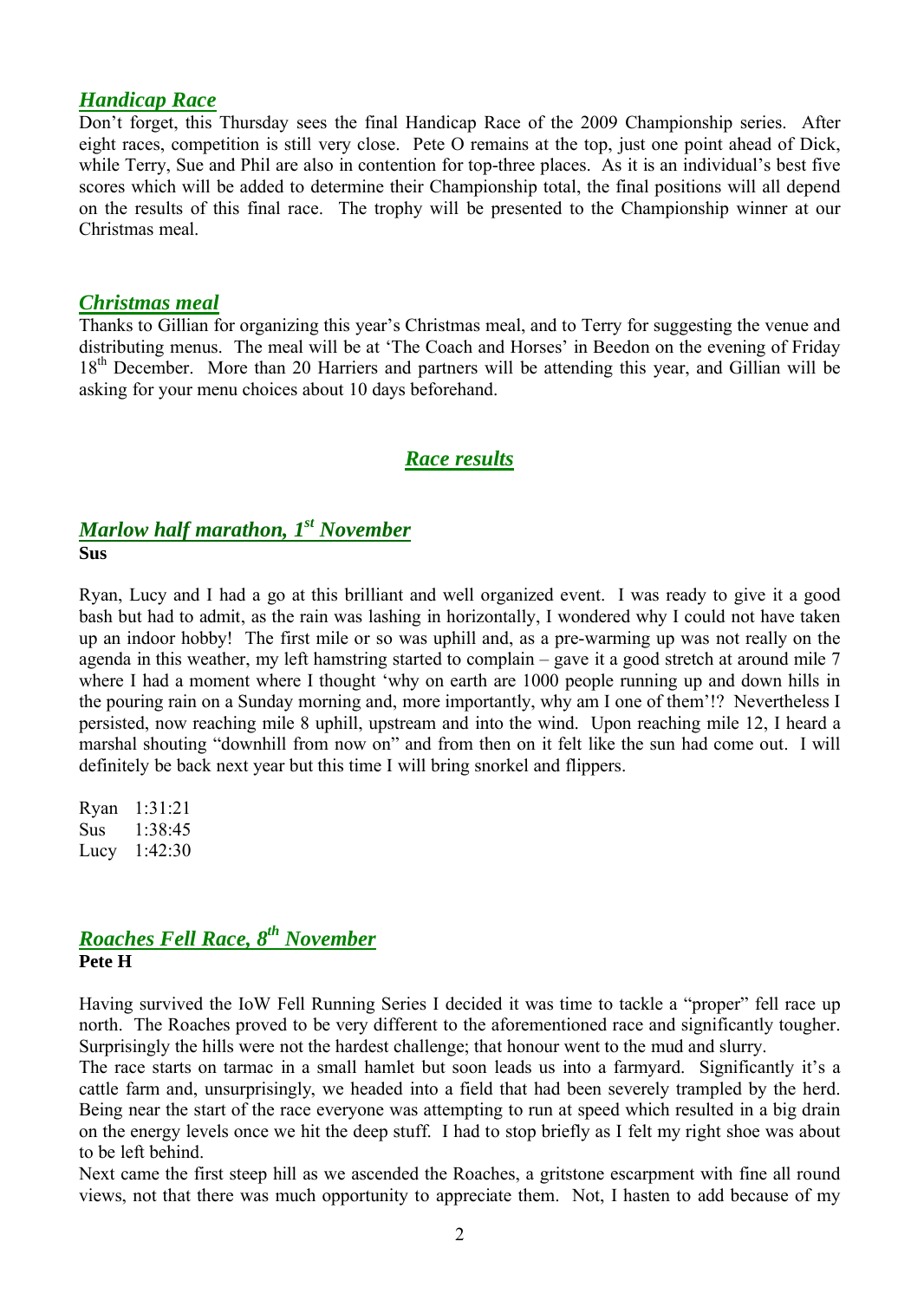speed, but more to do with the fact that every step had to be carefully placed due to the uneven nature of the ground. There were many opportunities to twist an ankle as we jumped / ran from rock to rock. Next came open moorland. Unfortunately at this point a gap opened in front of me and I couldn't ascertain the exact route the guy in front took. I decided to take the straightest possible route through some mud. I concluded this was a big mistake when the whole of my right leg went straight down into the bog. Fortunately my left leg only went down as far as knee level enabling me to scramble out without too much difficultly. This explained why the race instructions stated that local knowledge would be an advantage. To emphasise the point a local ran past and pointed out the best way around the bog.

Undaunted, I headed for the next obstacle. After a fast descent through the woods there is a fast flowing river to cross. The knee deep water was actually quite refreshing and cooled my feet. Next up a steep ascent on a muddy path, and on to the halfway point, the near vertical 506 metre high Shutlingsloe. This is not just a hill you have to walk up; it's one where you need to use your hands to pull yourself up. Once at the top the marshal had difficulty reading my mud splattered race number. The descent was marginally less steep with the return route being over the same route as the outward leg.

As is typical of any race after 7 miles, you are running with athletes of similar speed but what was different here was that each had a speciality. One guy for instance pulled away each time we hit deep mud but once back on firm ground I would soon catch him. Others were strong on the descent and if you were prepared to take chances a lot of places could be gained.

I finally made it to the finish in 3 hours  $21:56$  behind Lucy in 2:55:13 (3<sup>rd</sup> lady vet) and Martin in 2:37:55. The winner, James Kevan, clocked 2:08:16. If you think you can run this particular 15 miles any quicker see you next November in deepest Staffordshire!

Next up was a bath in a nearby stream in a vain attempt to wash off the ingrained muck that covered just about every bit of my body. Finally to the pub and the chance to sample the local brew...the choice turned out to be Hobgoblin or Wychwood – was I back in Oxfordshire already?

On the same weekend, Dick did well to complete a tough multi-terrain *marathon on the South coast* in just under 5 hours.

# *Downton Half Marathon, New Forest, 29th November* **Sus**

Ryan, Pete O, Jon (Pete's friend), Terry, Phil and I braved the wet and windy conditions but were greeted on arrival with a warm welcome, good atmosphere and friendly marshals.

Ryan and I ran together, Ryan had brought two small bottles of some highly strong caffeine drink he decided we should try which made our mouths feel tingly, I do think they were good - at least it made me think of something else or maybe it was the downhill section we were approaching which did the trick.

There were plenty of playful hills on route but this is a fantastic part of the country to come running. It has a smooth organisation, smiling friendly marshals all the way round and good company and a nice atmosphere, and afterwards you are treated to free tea and buns. Definitely one for next year.

Sus 1:34:10 Ryan 1:34:11 Pete O 1:36:45 Jon 1:41:04 Terry 1:44:13 Phil 1:50:16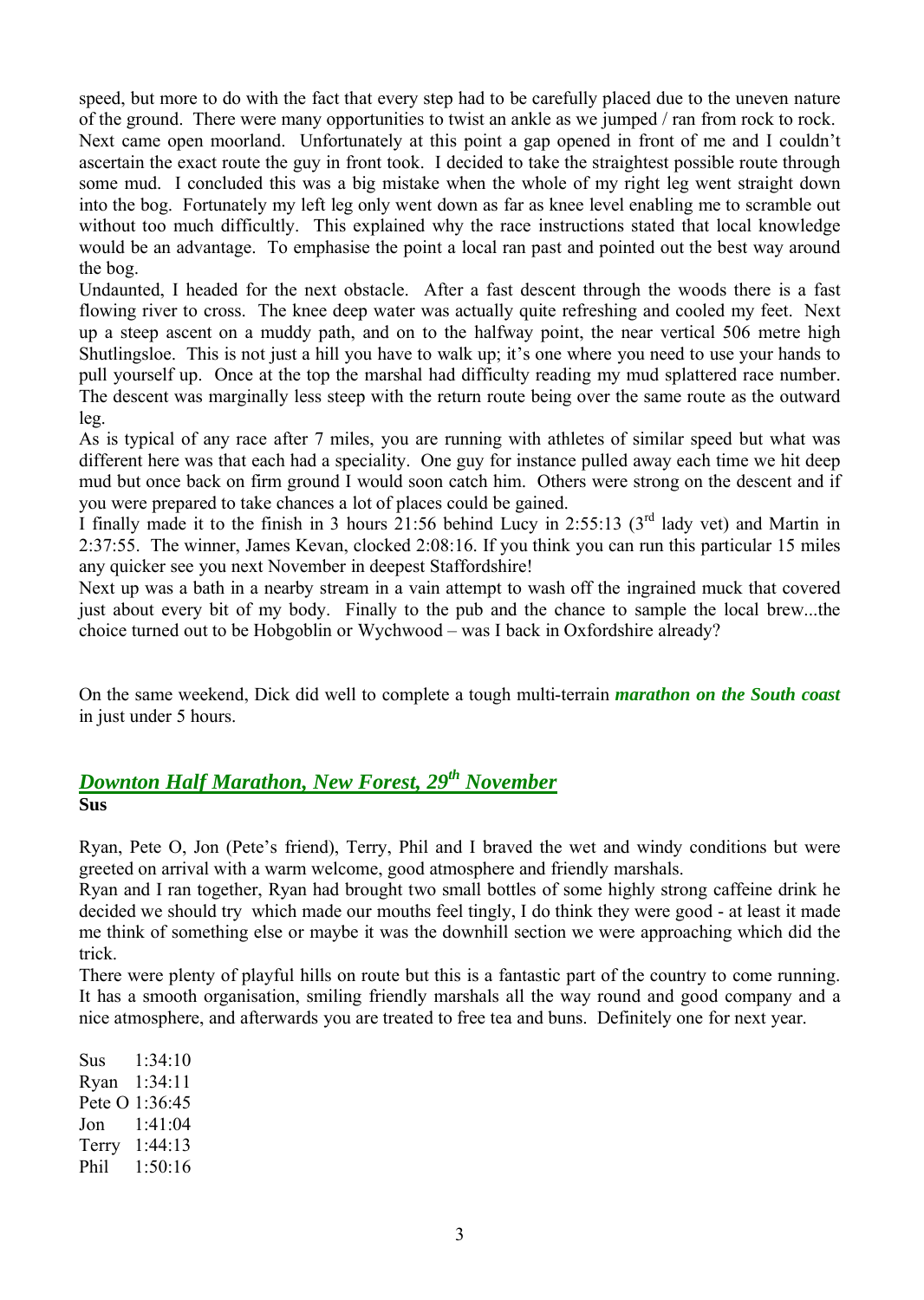# *Eynsham 10K, 29thNovember*

**Sue**

Lucy, Martin and I competed in this well-established 2-lap 10K which was, as always, well organised by Eynsham Roadrunners. On a weekend which saw some very heavy and blustery rain showers, we were lucky that there was only light drizzle and a light breeze throughout the race.

Shortly after the start, I found myself running behind Pete Stepney (V50 of Abingdon Amblers) pacing his son Owen (who was only just old enough to compete this year). They were setting a comfortable pace of around 4:00 per Km, so I decided to sit in behind them. By 4K we'd slowed a bit and, by 5K, I was a bit behind my 40-minute schedule but feeling far fresher than I usually do half way round a 10K. So I forged ahead of the Stepneys and gradually passed quite a few people, which was a good feeling, eventually reeling in FV45 Nicola Gomm at 7K. Nicola and I exchanged places several times over the last 3K, and she eventually beat me by one second. My time (40:33,  $90^{th}$ ) was half a minute slower than last year, but at least I'd enjoyed it rather than hating the last 4K!

Lucy (43:17, 163rd) was also slower than last year, but she too said she had found it more enjoyable. Martin had finished a few minutes before us (38:18, 55<sup>th</sup>) and was waiting at the end with Mo, who had run one lap of the course in reverse while cheering us on and taking photos.

After a decent shower in the new leisure centre, we attended the race presentations. The race winner was Steven Naylor (Woodstock) in 33:16, while first lady was Reading Roadrunners' Sarah Gee who, at the age of 46, ran an amazing 35:50 and is training to compete in the British national veteran's team. Lucy received a medal for being 2<sup>nd</sup> FV45 in the Oxfordshire Champs category, while I received a trophy and voucher for being 2<sup>nd</sup> FV35 in the race (although two of the six ladies who finished ahead of me were FV45s). As heavy rain started to fall again, we finished off a successful morning with a good meal at 'The Queen's Head'.



**Martin races away from the start Lucy stays ahead of the pack** 





**Sue races 'Stepney & Son'**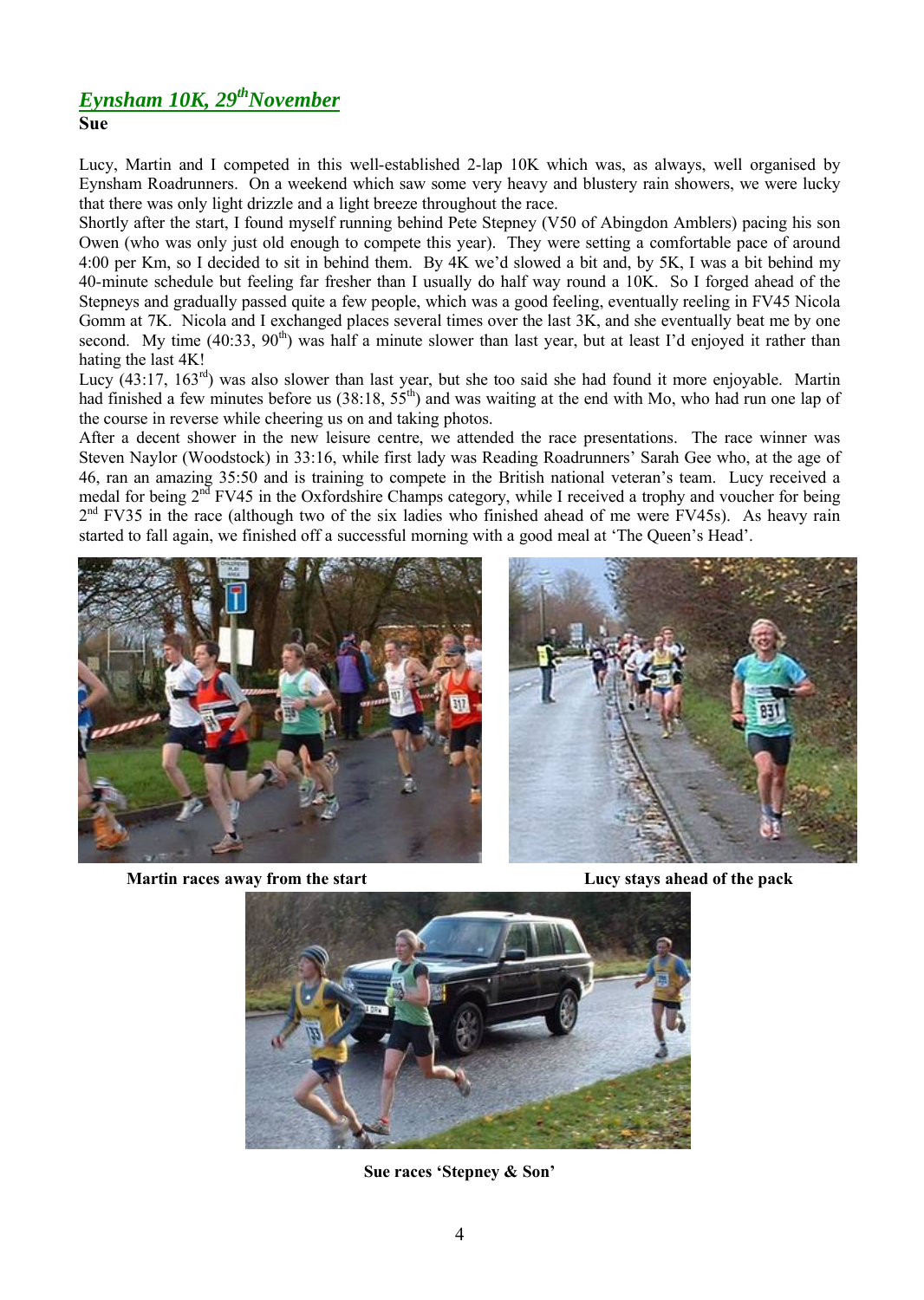# *Website update… http://www.comptonharriers.org.uk* **Mo**

For a starter, my recommended link for this month will take you to an article on 'Cycling for Runners' on the Timeoutdoors website. The article is about the value of cross-training and covers the value and variety of cycling to help runners improve their performance. The link is

http://tinyurl.com/CHwmRep Whilst on the Timeoutdoors website, it is well worth a good long browse of the sporting challenges, articles and information available. A brand new home page highlights all the most recently added, up-to-date outdoor sports information available including upcoming events, clubs and the latest gear offers, travel trips and advice articles. A link to the site has of course been available from our website for several years now and it is pleasing to see how the site has developed over the years into one of the best events reference sites around.

Secondly, I have updated Compton Harriers details and race information on the Timeoutdoors website for our 2 events next year (Challenge and Canter) so hopefully this will mean an increase in entries, especially for the Canter.

*My series of articles over the past 6 months has now covered the 3 main components of fitness; Stamina, Strength and Flexibility. The next step, before looking at prescribed fitness programmes (in the New Year), is to look at another essential component of any physical training programme … Warming up and Cooling down.*

## **Warming up**

Thoroughly warming up not only prepares the body mentally and physically for the impending stresses you are about to put it under, but it also helps in optimising performance and reducing the risk of injuries such as muscle tears, sprains and strains. The exercises below are dynamic in nature … should you feel the need to perform static stretches before starting, you should not hold them for more than 5 seconds as this can cause muscles to switch off and inhibit performance.

Warming up will:

- Raise heart and breathing rates allowing more oxygen to flow around the body
- $\blacktriangleright$  Increase muscle temperature
- $\triangleright$  Mobilise and lubricate the joints
- $\blacktriangleright$  Stretch connective tissue
- Awaken neuromuscular (nerve to muscle) pathways for more efficient movement

Generally about 10 minutes will be sufficient, but longer may be needed for harder exercise sessions. Scientific research suggests the following "dynamic" warm-up exercises will better prepare the body for physical performance than static stretching.

## **1. Joint mobility**

This part of the warm-up prepares joints to move more freely by gently bending, extending and rotating them. For about two minutes, work through all major joints from head to toe, performing each movement 4-6 times, with each arm or leg where relevant.

## **Neck:**

Standing upright, tilt your head directly to the left and right sides alternately, and then turn it to the left and right. Next, tilt your head backwards and then forwards, dropping your chin to the chest and then finally, rotate from the left to right and right to left.

## **Shoulders:**

Lift your shoulders up to your ears and then roll them backwards and down. Repeat the movement, bringing the shoulders forward this time.

## **Trunk:**

Standing with feet just apart, place your arms on your waist and gently rotate your torso to the left and right keeping the hips centred. Next, drop your hands to your sides and slide the hand down the outside of the thigh, bending the trunk to each side alternately. Again, keep hips centred.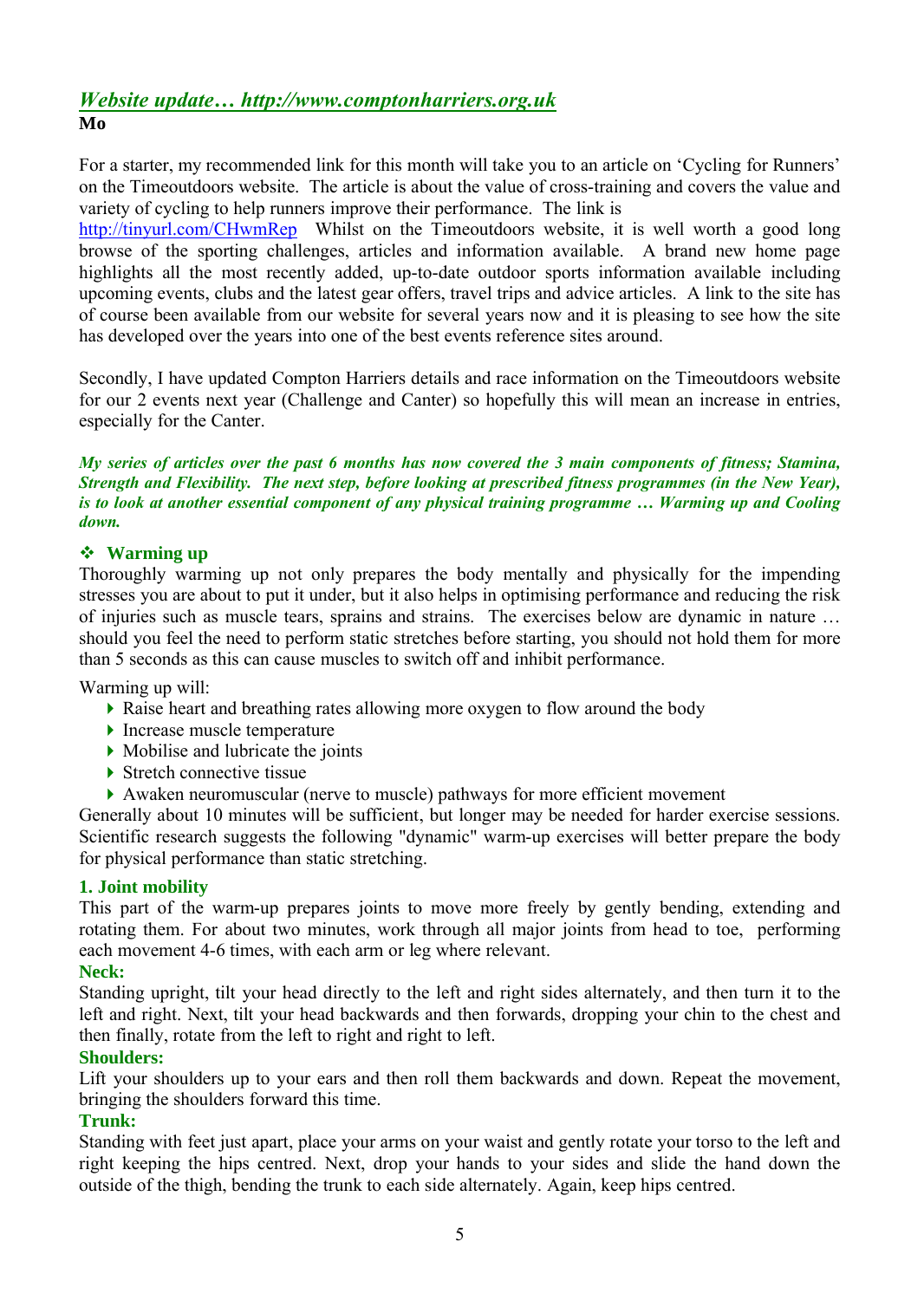## **Knees:**

Whilst standing upright, alternately bring each knee up to your chest followed by alternately kicking your feet behind you up to your bottom. The movements need to be slow and controlled.

## **Ankles:**

With one foot raised off the floor, point and flex the toes and then circle the ankle in both directions. Repeat with the other ankle.

#### **Hips:**

With your legs a little apart, make a big circle with your hips. Do this in both directions.

## **2. Gradually increasing pulse-rate**

Walking or gentle jogging is ideal to get the heart beating faster and raising body temperature. Simply jogging or marching on the spot will do the trick or walking forwards, gradually increasing pace up to a gentle jog will equally achieve the end result. This should be carried out over a 3-4 minute period.

#### **3. Specific mobility**

Each of the following exercises should to be performed 6-8 times approximately two minutes. **Upper body** 

- **Arm Circles:** Rotate arms in turn backwards in a large circle then repeat in the forwards direction.
- **Open and Close:** Stand with feet slightly apart and arms extended to the side, gently force the arms backwards, opening the chest, and then bring the arms to meet in front of your body, rounding the back in the process.
- **Elbows and wrists:** Bend and straighten your arms, clench and extend your fingers and circle your wrists.

#### **Lower body**

- **Controlled leg swings:** Standing on one foot, swing the leg in a controlled manner from the front to the back, keeping the torso stationary and allowing the knee to bend a little as the leg comes to the front. Next take the leg out to the side and across the body. Repeat on the other foot.
- **Heels to buttock** Lift alternate heels to your buttocks, as in the first part of the warm-up for the knees, but add a jog between so that you are bouncing from foot to foot.
- **Hip rotations:** Bring one knee up to your chest and rotate out to the side before placing your foot back on the ground. Repeat with the other knee.
- **Knees to front:** Raise knees alternately in front of yourself, hopping from foot to foot.
- **Walk on toes:** Walk forward, rising up on your toes with each step.

## **Abdominals and back:**

- **Torso rise and fall:** Starting on hands and knees, slump your back down into a C-shape, letting your head drop down and neck relax, and then move your spine upwards into an arch, lifting your head and hips. Alternate between slumping and arching.
- **Trunk rotation:** Stand with feet slightly apart, clasp hands in front of the chest with arms raised to shoulder level, elbows pointing outwards on each side, gently twist your torso to the left, leading with your elbow and allowing your head to follow your spine. Repeat by twisting to the right.
- **Lying twist:** Lie on your back with knees bent and feet flat on the ground and arms outstretched at each side. Roll your knees left until they reach the ground and then roll them to the right until they reach the ground.

#### **4. Final pulse raiser**

The final part of your warm-up raises heart rate, breathing rate and body temperature further, so you are then ready to perform your activity in earnest. Ideally, this should involve the actual activity you are about to perform - for example, running at race pace for short bursts with effort up to the level at which you intend to perform.

The warm-up needs to be progressive in intensity and should not cause undue fatigue. Ideally, your warm-up session should be so timed that there is no break between the pulse raiser and activity you are about to perform.